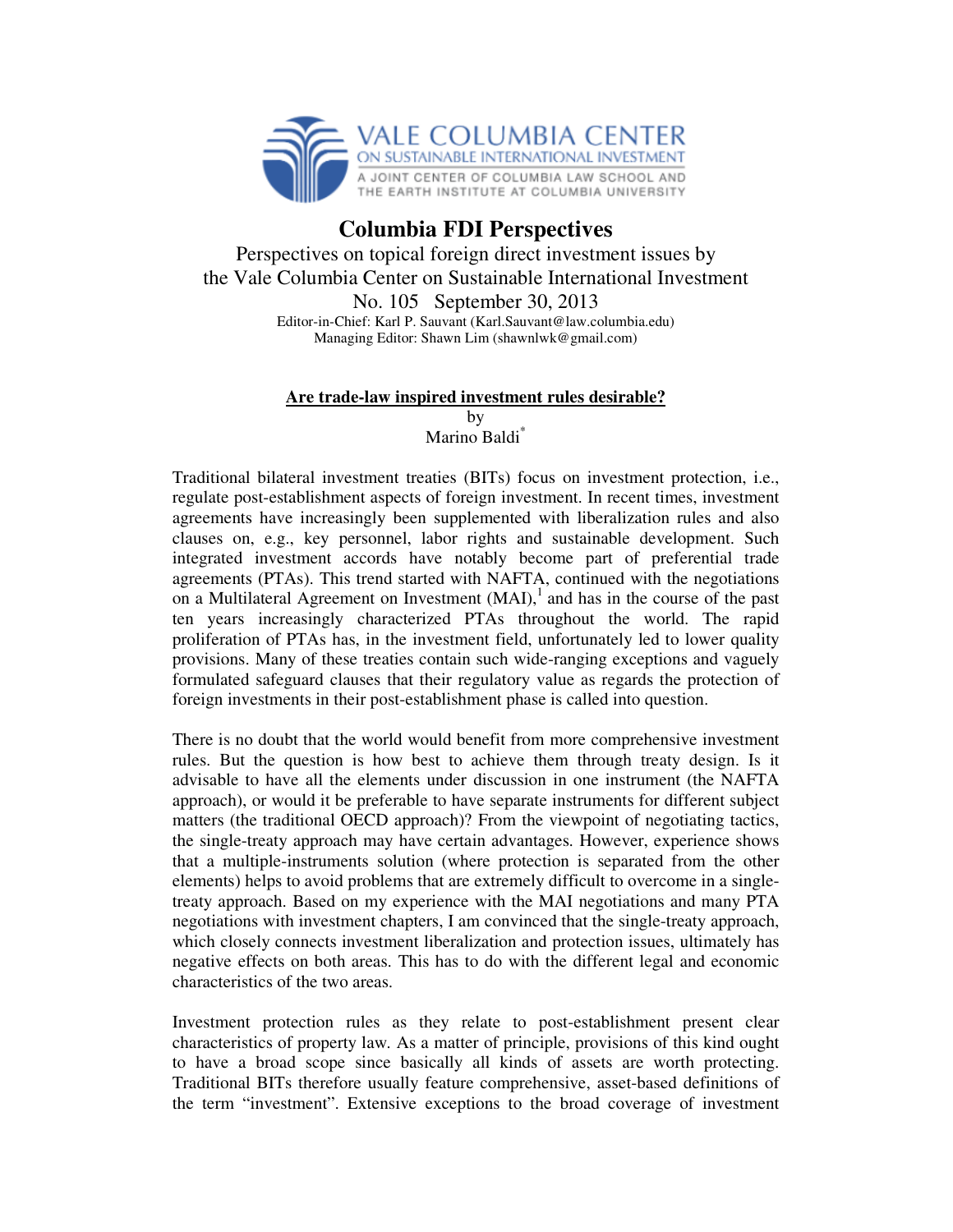protection are neither necessary nor desirable. Contrary to the property-oriented provisions on protection, investment liberalization rules have a trade-policy character. In the trade field, sector exceptions to the basic disciplines of an agreement are a normal feature. Also, from a trade-policy perspective, free market access is mainly, if not exclusively, of importance for direct investment as opposed to short-term capital movements.

If one aims for a single instrument combining protection and liberalization elements and providing only for one set of definitions (which is normally the case), one almost inevitably runs into virtually insurmountable problems. Take the case of portfolio investment: from a protection point of view, it may be desirable to use an asset-based definition of investment that also covers portfolio investment; from a liberalization angle, one might, however, wish to restrict the definition to direct investment*.* In practical treaty terms, the most frequently chosen way out of this dilemma is to have a broad investment definition together with some kind of a safeguard clause allowing the host country to intervene more or less at its own discretion in the free flow of capital. This solution, however, undermines legal security -- whereas the main purpose of investment agreements is to enhance such security. Similar problems occur in respect of national treatment if exceptions to the basic rule – as is usually the case – do not differentiate between pre- and post-establishment (reservations that seem reasonable regarding market access may be problematic regarding postestablishment).

The problems are by no means theoretical. In the MAI discussions, e.g., negotiators were grappling with the investment definition throughout the negotiating process without arriving at a satisfactory solution, as they were never able to decide on a concept supported by all sides. While I would not say that this was *the* reason for the breakdown of the negotiations, I contend that the combination of investment protection elements with liberalization and other regulatory features in one treaty, together with the intended generally and unavoidably applicable investor-state dispute-settlement (broad "prior consent"), were the real reasons behind the failure of the negotiations – rather than any one or more of the somewhat superficial reasons that are often put forward.

What, then, is the proper context for addressing issues concerning investment and development*,* which include aspects of sustainability, employment and human rights? It should be clear from the above that these issues are much closer to the liberalization aspects of investment-treaty-making than to the – not really negotiable – protection aspects. Moreover, liberalization and development issues are mainly relevant in the context of direct investment. This should be kept in mind when discussing the need to rebalance investors' rights and the sovereign interests of host countries. It also seems obvious that, given their political and systemic nature, rebalancing efforts should essentially take place on a multilateral level.

 $\overline{a}$ 

<sup>\*</sup> Marino Baldi (marino.baldi@prager-dreifuss.com) is Senior Counsel at Prager Dreifuss, Attorneys at Law, Bern/Zurich/Brussels and was previously a Swiss Ambassador and Government Representative for Trade and Investment Agreements. The author is grateful to Roberto Echandi, Rainer Geiger, Anna Joubin-Bret, and Pierre Sauvé for their helpful peer reviews. **The views expressed by the author of this** *Perspective* **do not necessarily reflect the opinions of Columbia University or its partners and supporters.** *Columbia FDI Perspectives* **(ISSN 2158-3579) is a peer-reviewed series.**